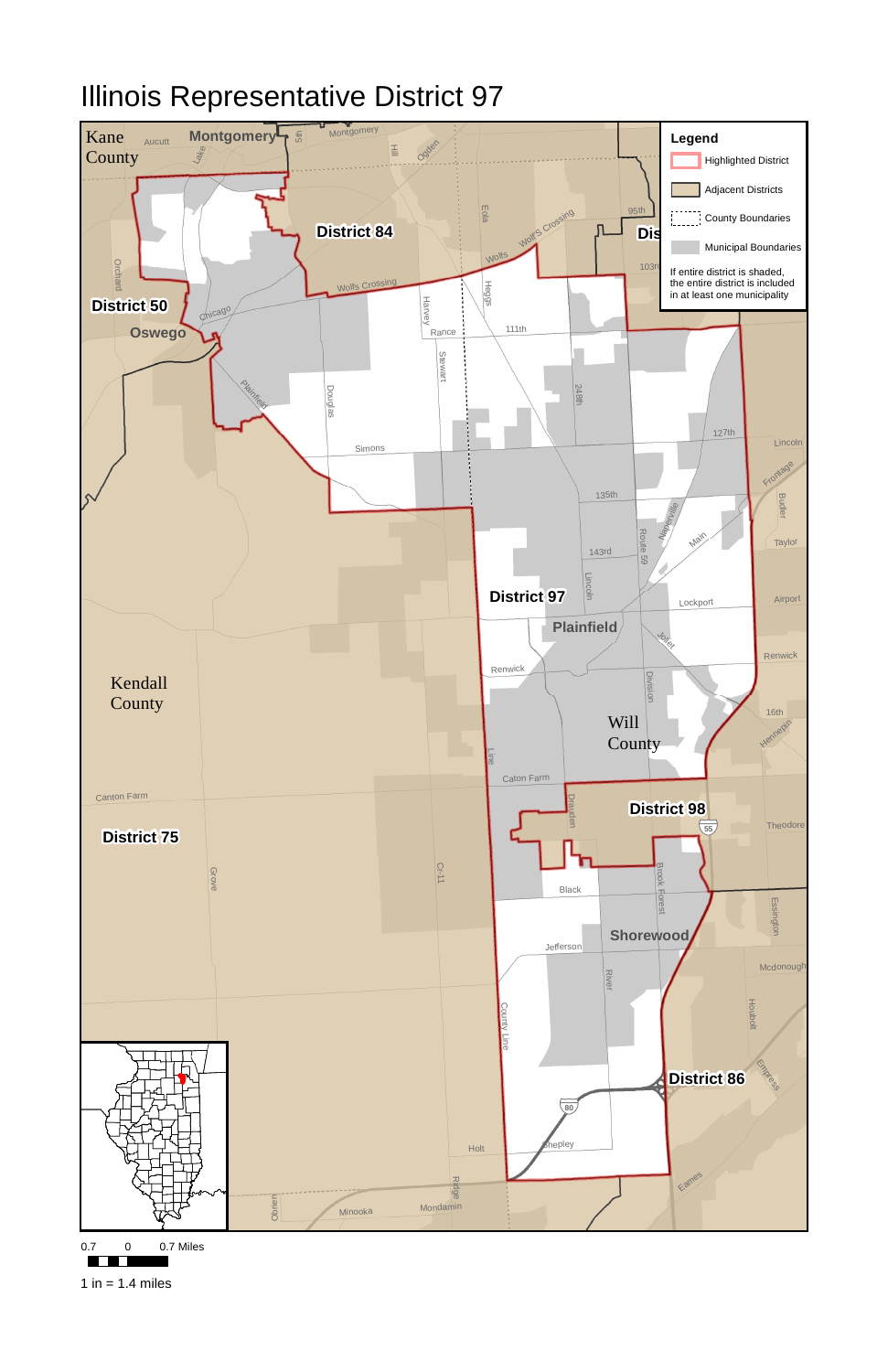## Representative District  $97$

(Partially within Kendall and Will Counties) Representative District 97 shall include that part of Illinois beginning at the intersection of Galena Rd and the north border of Kendall County in the town of Montgomery (Kendall County), thence east along the Kane / Kendall County border to Douglas Rd, thence south along Douglas Rd to Seasons Ridge Blvd, thence west along Seasons Ridge Blvd to Village Center Pky, thence south along Village Center Pky to US 30, thence west along US 30 for approximately 420 feet, thence south for approximately 740 feet to Fernwood Rd, thence east along Fernwood Rd to Pendleton Pl, thence south along Pendelton Pl to Afton Dr, thence west along Afton Dr to Gentilly Dr, thence north along Gentilly Dr to Fernwood Rd, thence west along Fernwood Rd to Pembrooke Rd, thence south along Pembrooke Rd to Ingleshire Rd, thence east and south along Ingleshire Rd to Braeburn Dr, thence east along Braeburn Dr to Winrock Rd, thence south along Winrock Rd to Long Beach Rd, thence east along Long Beach Rd to Stratford Rd, thence south along Stratford Rd to Pomeroy Rd, thence east along Pomeroy Rd to Amesbury Rd, thence south along Amesbury Rd to Saugatuck Rd, thence east along Saugatuck Rd to Springdale Rd, thence south along Springdale Rd to Barnaby Dr, thence east along Barnaby Dr to Douglas Rd, thence south along Douglas Rd to a point approximately 370 feet north of Wolfs Crossing Rd, thence east northeast for approximately 1920 feet, thence south for approximately 440 feet to Wolfs Crossing Rd, thence east and northeast along Wolfs Crossing Rd to the Elgin Joliet and Eastern rail line, thence south along the Elgin Joliet and Eastern rail line the north border of Section 17, T37N, R9E (3rd principal meridian), thence east along the north border of Section 17, T37N, R9E (3rd principal meridian) to 103rd St, thence continuing east along 103rd St to Rt 59, thence south along Rt 59 to 111th St, thence east along 111th St to Essington Rd, thence south along Essington Rd to W. 135th St, thence continuing south along the east border of Section 2, T36N, R9E (3rd principal meridian) for approximately 2400 feet, thence east for approximately 140 feet to I-55, thence south along I-55 to W. Caton Farm Rd, thence west along W. Caton Farm Rd to S. Drauden Rd, thence south along S. Drauden Rd for approximately 2500 feet, thence west for approximately 2620 feet to the Elgin Joliet and Eastern rail line, thence north along the Elgin Joliet and Eastern rail line for approximately 240 feet,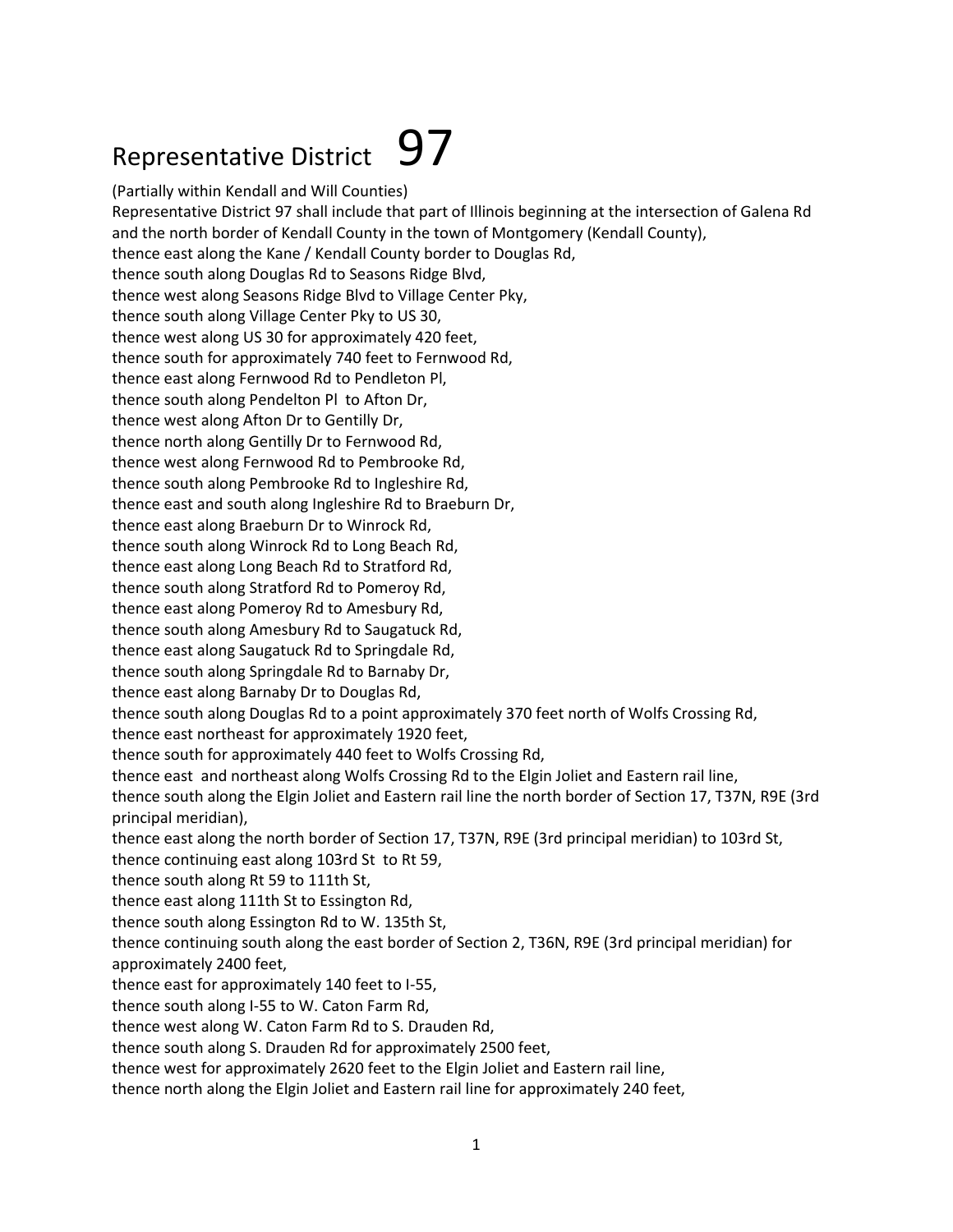thence west for approximately 1600 feet, thence south for approximately 150 feet to Denali Ridge Dr, thence west along Denali Rdige Dr to Birmingham Pl, thence south along Birmingham Pl to Mountain Ridge Pass, thence west along Mountain Ridge Pass to Stanton Ln, thence south along Stanton Ln to Whisper Glen Dr, thence east along Whisper Glen Dr to Legacy Pointe Blvd, thence south along Legacy Pointe Blvd to W. Theodore Rd, thence east along W. Theodore Rd to the Elgin Joliet and Eastern rail line, thence south along the Elgin Joliet and Eastern rail line for approximately 2640 feet, thence east for approximately 2230 feet, thence north for approximately 2640 feet to W. Theodore Rd, thence east along W. Theodore Rd for approximately 700 feet, thence south for approximately 1420 feet, thence east for approximately 780 feet, thence south for approximately 860 feet, thence east for approximately 180 feet to Alene Dr, thence north along Alene Dr to Rivera Blvd, thence east along Rivera Blvd to Leonard Dr, thence south along Leonard Dr for approximately 860 feet, thence east for approximately 5920 feet to Brook Forest Ave, thence north along Brook Forest Av to W. Theodore St, thence east along W. Theodore St to the Dupage River, thence south along the Dupage River to W. Black Rd, thence east along W. Black Rd to I-55, thence south along I-55 to the Channahon Twp border, thence west along the Channahon / Troy Twp border to the southwest corner of Troy Twp, thence north along the Troy / Seward Twp border and continuing north along the Na Au Say / Plainfield Twp border to the northeast corner of Na Au Say Twp, thence west along the Na Au Say / Oswego Twp border to the west border of E ½ Section 34, T37N, R8E (3rd principal meridian), thence north along the west border of E ½ Section 34, T37N, R8E (3rd principal meridian) to Plainfield Rd, thence northwest along Plainfield Rd to Morgan Creek, thence west along Morgan Creek for approximately 2120 feet, thence south approximately 860 feet to Collins Rd, thence west along Collins Rd to Morgan Valley Dr, thence north along Morgan Valley Dr to Chestnut Dr, thence west along Chestnut Dr to Buckskin Dr, thence north along Buckskin Dr to Chestnut Dr, thence west along Chestnut Dr for approximately 570 feet, thence north northwest for approximately 330 feet to Morgan Creek, thence west along Morgan Creek to Grove Rd, thence north along Grove Rd to Wilmette St, thence northeast along Wilmette St to its terminus, thence continuing northeast along Wilmette St (extended) for approximately 100 feet, thence northwest for approximately 300 feet, thence north for approximately 600 feet,